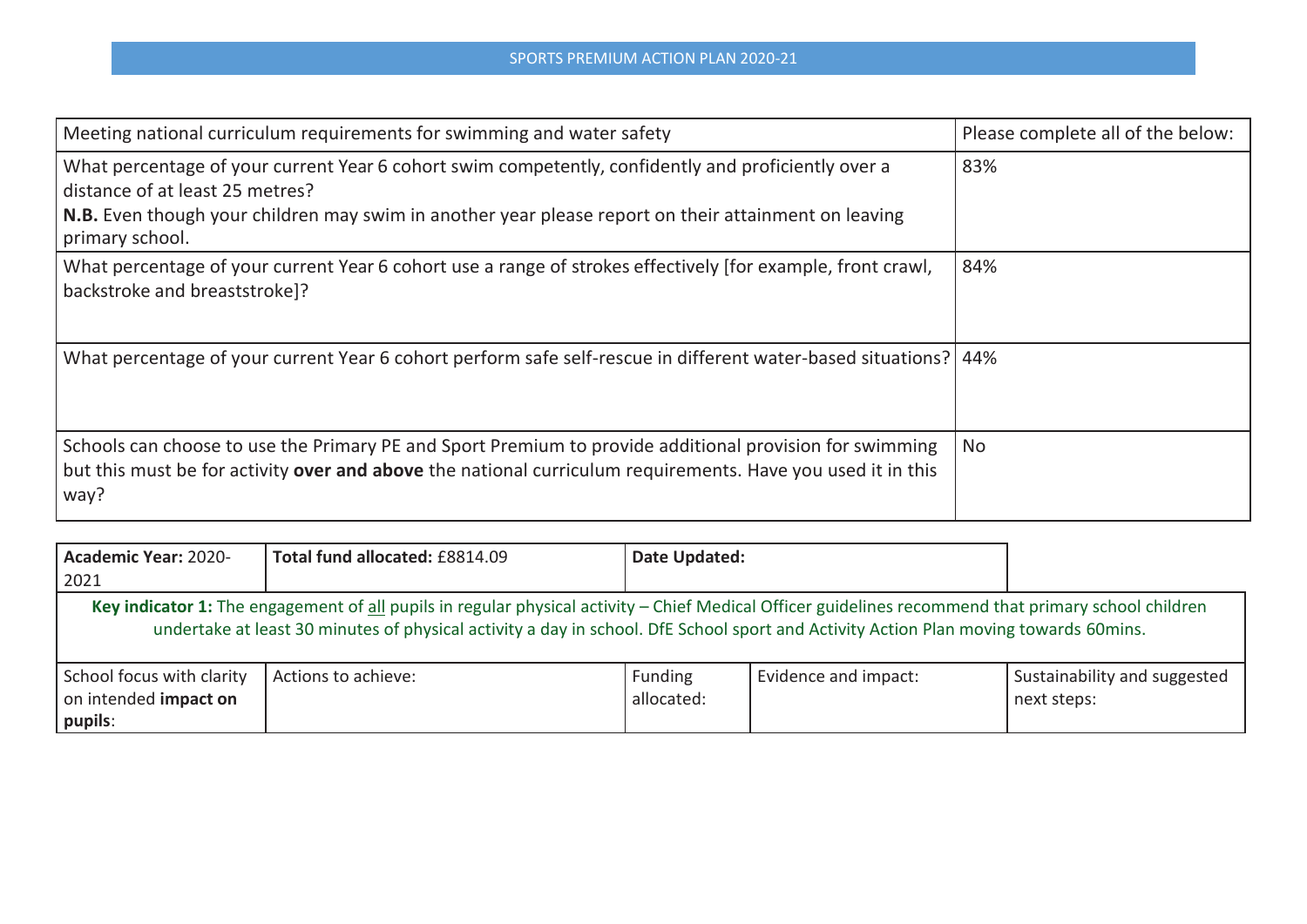|                        | Improvement in health and Yearly Wellbeing week in conjunction with | £0             | A mental health well being week Continue to participate in |                                |
|------------------------|---------------------------------------------------------------------|----------------|------------------------------------------------------------|--------------------------------|
| well- being of pupils. | PSHE.                                                               |                | was conducted virtually during                             | mental health week,            |
|                        | Link to healthy eating and looking after our                        |                | lockdown in January 2021. The                              | combining mental and physical  |
|                        | bodies.                                                             |                | PE lead and PSHE lead produced                             | wellbeing.                     |
|                        |                                                                     |                | resources and activities for the                           |                                |
|                        |                                                                     |                | children to complete at home                               | Continue focus on mental and   |
|                        |                                                                     |                | including a 14-day challenge.                              | physical wellbeing for both    |
|                        |                                                                     |                | There were a variety of activities                         | children and staff.            |
|                        |                                                                     |                | offered such as physical ones,                             |                                |
|                        |                                                                     |                | yoga, mindfulness and healthy                              |                                |
|                        |                                                                     |                | eating.                                                    |                                |
|                        | Run a mile track top up to be completed in                          |                |                                                            |                                |
|                        | order to continue to use it for regular                             |                | <b>COVID IMPACT</b>                                        | To be organised at the         |
|                        | participation.                                                      |                |                                                            | beginning of the Autumn term   |
|                        |                                                                     |                |                                                            | 2021.                          |
|                        | Purchase of scooter pods.                                           | £593.92        | Scooter pods were purchased                                |                                |
|                        | Scooter training in Key Stage 1 to encourage                        | E <sub>0</sub> | and installed within the school                            | Offer and complete scooter     |
|                        | active travel to school.                                            |                | grounds for children to use. The                           | training for new intake of KS1 |
|                        |                                                                     |                | pods are used daily by KS1                                 | children.                      |
|                        |                                                                     |                | children. As a result of the                               |                                |
|                        |                                                                     |                | installation of scooter pods, the                          |                                |
|                        |                                                                     |                | children had scooter training.                             |                                |
|                        |                                                                     |                | The headteacher and PE lead                                |                                |
|                        | Opportunities to promote well-being and co-                         | E0             | have conducted two meetings                                | Implementation of project by   |
|                        | ordination of pupils through outdoor physical                       |                | with different companies with a                            | the headteacher and PE lead.   |
|                        | activity trail.                                                     |                | view to install an outdoor                                 | Use part of carry forward      |
|                        |                                                                     |                | physical activity trail in the KS1                         | towards KS1 activity trail.    |
|                        |                                                                     |                | playground.                                                |                                |
|                        |                                                                     |                | Approval from the governors was                            |                                |
|                        |                                                                     |                | given for project.                                         |                                |
|                        |                                                                     |                |                                                            |                                |
|                        |                                                                     |                |                                                            |                                |
|                        |                                                                     |                |                                                            |                                |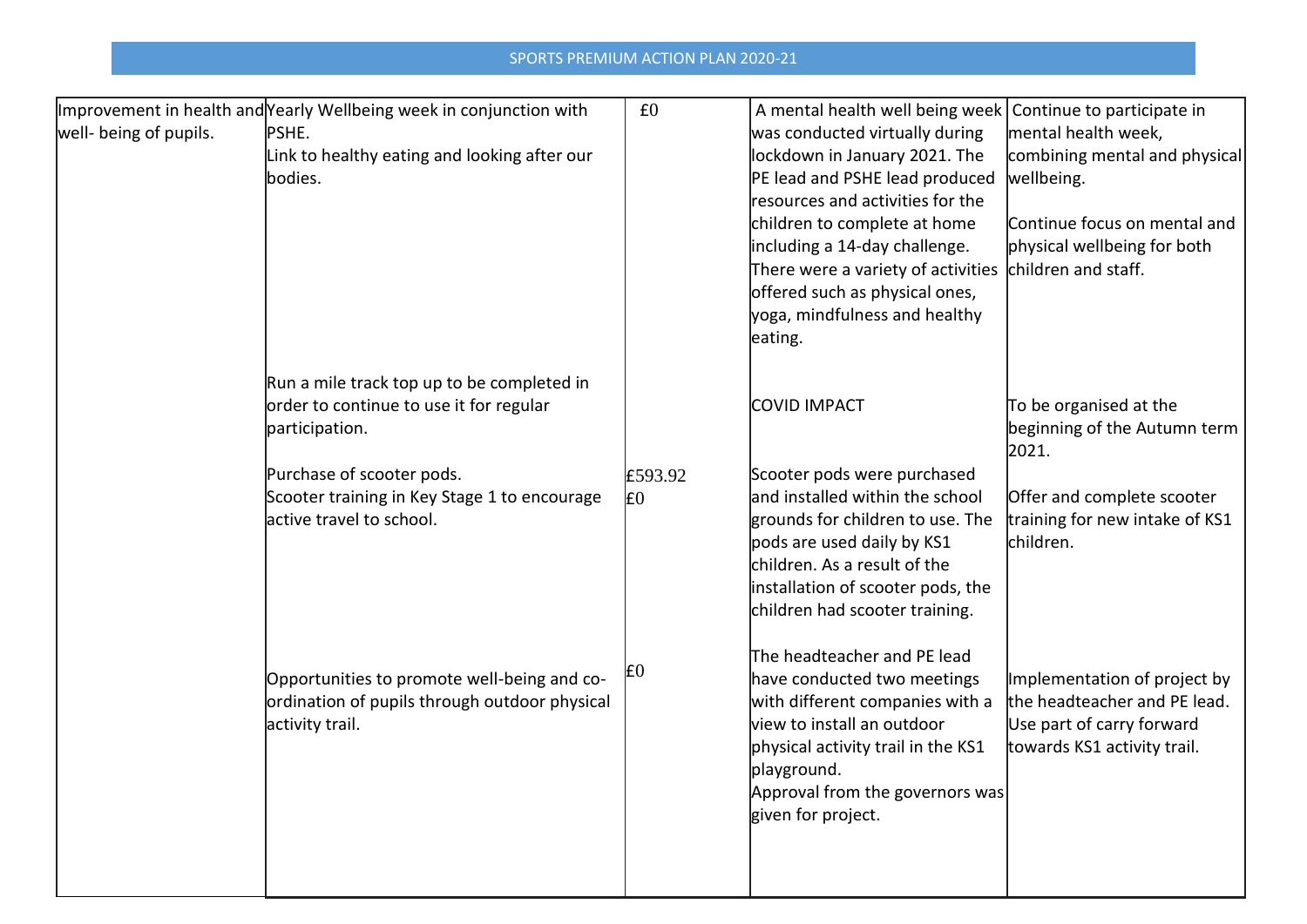|                                                                                                                 | Bikeability for Year 6                                                                                                                                    | £0                    | Most Year 6 children participated<br>in a Bike ability week to gain<br>understanding of how to ride a<br>bike safely on the roads. There<br>was an assessment at the end.<br>The children practiced routes to<br>their new secondary schools in<br>preparation for September.                      | Continue to offer Bike ability<br>to Year 6 children.                                                                         |
|-----------------------------------------------------------------------------------------------------------------|-----------------------------------------------------------------------------------------------------------------------------------------------------------|-----------------------|----------------------------------------------------------------------------------------------------------------------------------------------------------------------------------------------------------------------------------------------------------------------------------------------------|-------------------------------------------------------------------------------------------------------------------------------|
|                                                                                                                 | Key indicator 2: The profile of PESSPA (Physical Education, school sport and Physical Activity) being raised across the school as a tool for whole school | improvement           |                                                                                                                                                                                                                                                                                                    |                                                                                                                               |
| School focus with clarity<br>on intended impact on<br>pupils:                                                   | Actions to achieve:                                                                                                                                       | Funding<br>allocated: | Evidence and impact:                                                                                                                                                                                                                                                                               | Sustainability and suggested<br>next steps:                                                                                   |
| Improvement across the<br>school of the awareness of<br>Physical activity and it's<br>link to the wider school. | Leadership roles by the children - sports<br>captains.                                                                                                    | £0                    | Children elected by their peers to Continue to select and give<br>be sports captains. Sports<br>captains helped to arrange inter<br>class events, a whole school run a events, equipment and shed<br>mile challenge and presented<br>sporting challenges to the rest of<br>the school in assembly. | sports captains responsibilities<br>such as organise inter-house<br>maintenance.                                              |
|                                                                                                                 | Celebrate sports achievements out of school<br>too.                                                                                                       | £0                    | Can take achievements to head<br>teacher for assemblies and<br>bulletin.                                                                                                                                                                                                                           | Continue to give children the<br>opportunity to have their<br>achievements celebrated in<br>assemblies.                       |
|                                                                                                                 | Governors understands the importance of<br>PESSPA by supporting events and fixtures.                                                                      | E0                    | COVID impact - Sports events<br>postponed.<br>PE lead met with the PE governor Governor regularly attending<br>to discuss PE within the school<br>and the current focuses.                                                                                                                         | Governors continue to support<br>events and fixtures. PE<br>and supporting sporting<br>events.<br>Continue communication with |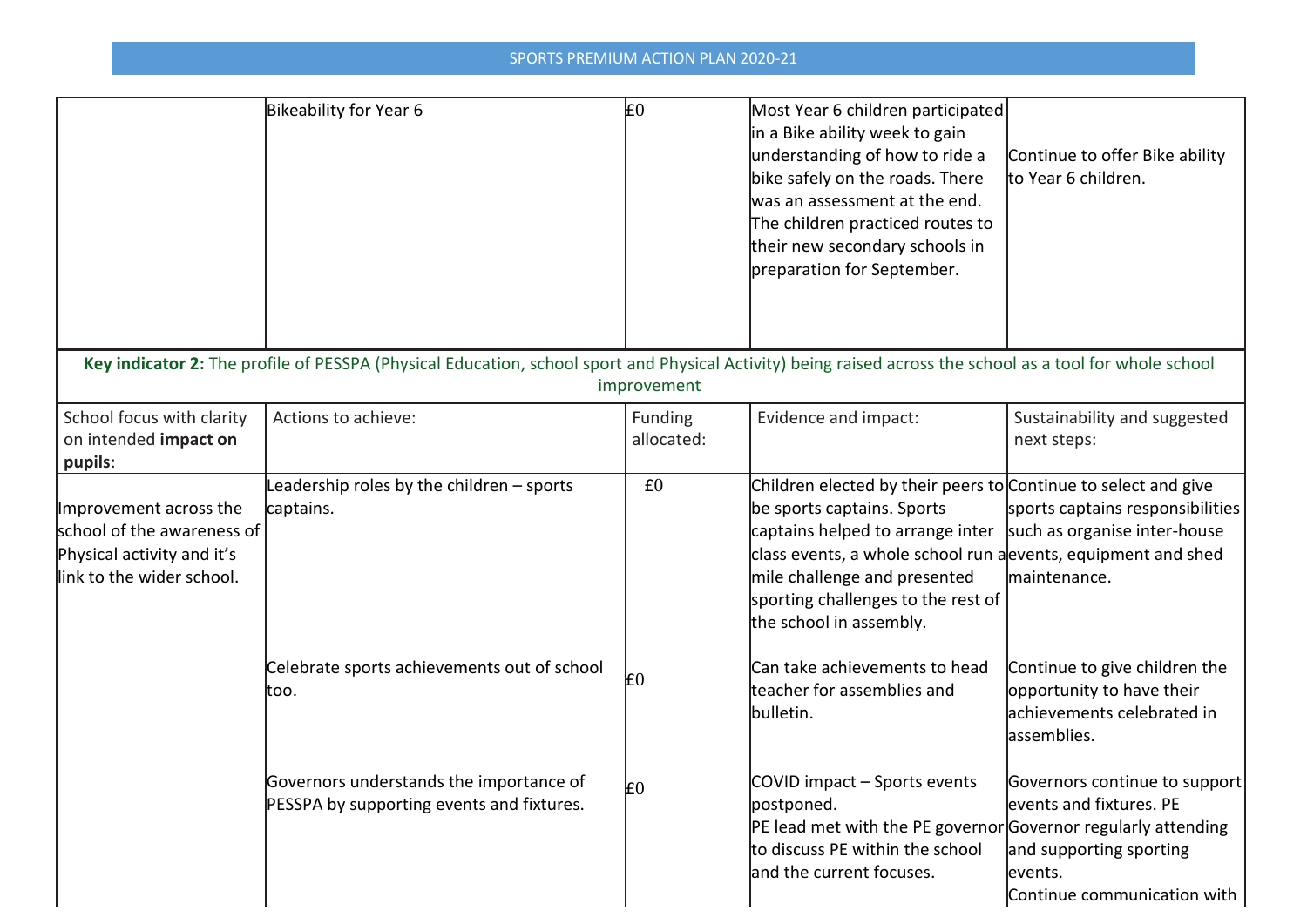|                                                                                                                                       |                |                                                                                                                                                                                                                                                                                                                                                                                 | PE governor.                                                                                                                                                                                         |
|---------------------------------------------------------------------------------------------------------------------------------------|----------------|---------------------------------------------------------------------------------------------------------------------------------------------------------------------------------------------------------------------------------------------------------------------------------------------------------------------------------------------------------------------------------|------------------------------------------------------------------------------------------------------------------------------------------------------------------------------------------------------|
| PE display to be developed to show the link<br>between the AQ's and the PE cogs. Illustrates<br>connection of PSHE and school values. | E <sub>0</sub> | Display in school hall focused on<br>sports, AQ's and PSHE.                                                                                                                                                                                                                                                                                                                     | Display a constant feature in<br>the school hall. PE display to<br>be developed to show the link<br>between the AQ's and the PE<br>cogs. Illustrates connection of<br><b>PSHE and school values.</b> |
| Soft play to be updated as an all weather<br>surface for all year round use.                                                          | l£0            | Advice sought from a company to Make a decision on the<br>update the surface.                                                                                                                                                                                                                                                                                                   | implementation of a new<br>Isurface area.                                                                                                                                                            |
| PE curriculum developed in line with the<br>schools growing curriculum development.                                                   |                | PE lead wrote a progression<br>document for the whole school<br>and a subject overview including<br>the intent, implementation,<br>impact and cultural capital. This<br>lis available for all stake holders.                                                                                                                                                                    | Ensure all staff are aware of<br>the documents, especially<br>NQT's and new staff.                                                                                                                   |
|                                                                                                                                       |                | A whole school run a mile<br>competition was implemented by Implement another run a mile<br>the PE lead and sports captains.<br>Linked to their topics, the classes school rather than individual<br>chose a place to 'run to' using<br>the run a mile track. The PE lead<br>created a display to show the<br>different places the school were<br>running to and the distances. | challenge but as a whole<br>classes to bring the all the<br>children together to achieve a<br>common goal.                                                                                           |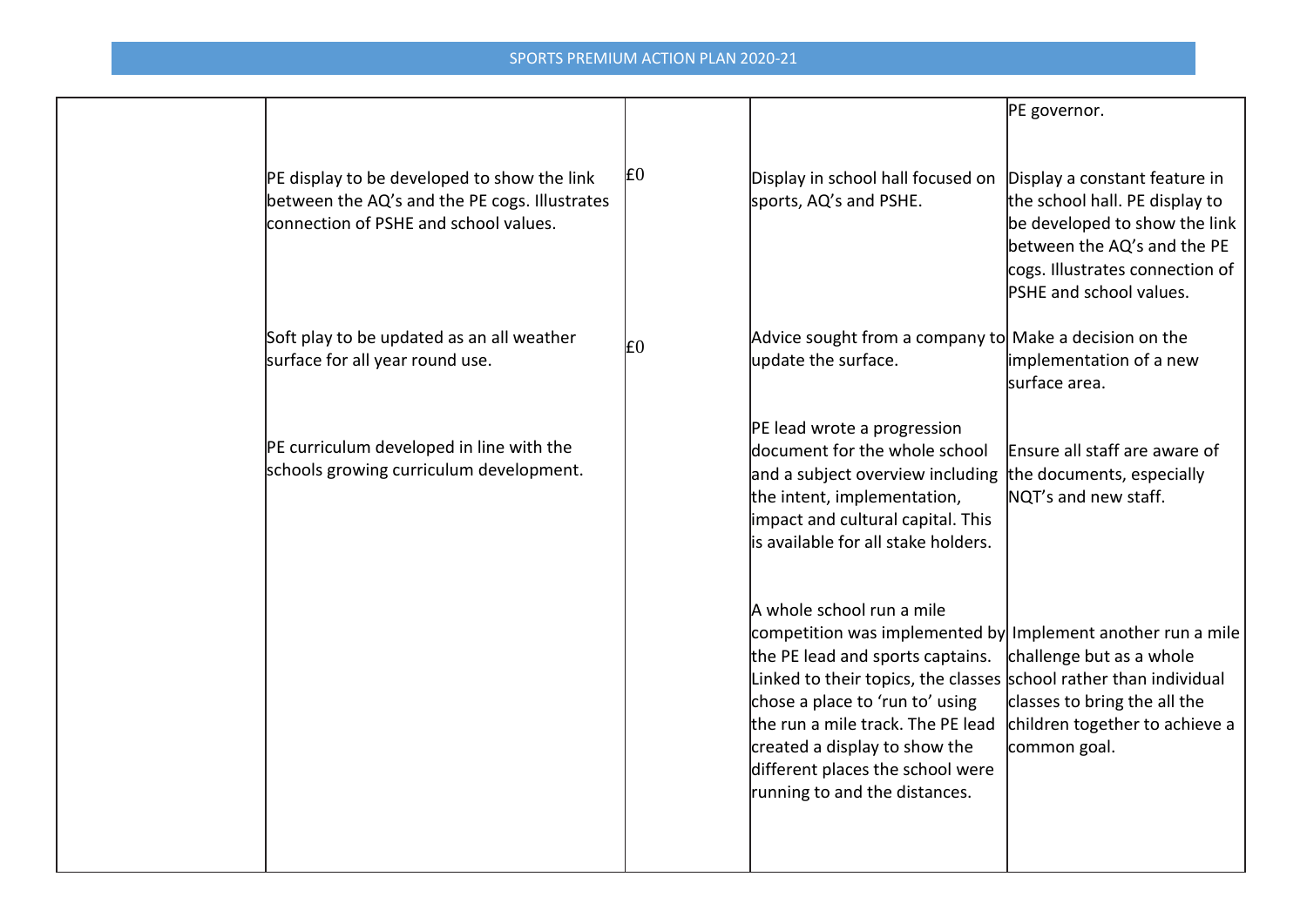|                                                                                                     | Key indicator 3: Increased confidence, knowledge and skills of all staff in teaching PE and sport                                                                                                                                          |                       |                                                                                                                                                                                                                                                                                                           |                                                                                                                                                                                                                                                         |
|-----------------------------------------------------------------------------------------------------|--------------------------------------------------------------------------------------------------------------------------------------------------------------------------------------------------------------------------------------------|-----------------------|-----------------------------------------------------------------------------------------------------------------------------------------------------------------------------------------------------------------------------------------------------------------------------------------------------------|---------------------------------------------------------------------------------------------------------------------------------------------------------------------------------------------------------------------------------------------------------|
| School focus with clarity<br>on intended<br>impact on pupils:                                       | Actions to achieve:                                                                                                                                                                                                                        | Funding<br>allocated: | Evidence and impact:                                                                                                                                                                                                                                                                                      | Sustainability and suggested<br>next steps:                                                                                                                                                                                                             |
| Quality teaching and<br>coaching provision being<br>offered to all children                         | Subject leader develops other staff<br>Staff Training to be organised to develop staff<br>skills and confidence.<br>Specialist coaches.<br>Embed an Outdoor PE programme to provide<br>and support teachers with high quality<br>llessons. | £0                    | COVID impact.<br>Outdoor PE programme continued<br>to be used. Support was given to<br>an NQT on the teaching of PE. The the teaching of PE across the<br>PE lead conducted a lesson with<br>her class to model high quality<br>teaching and then team teaching<br>took place to continue the<br>support. | Carry over to 2021-2022.<br>Complete a learning walk of<br>whole school. From this,<br>identify staff to support.<br>Ensure staff are kept up to<br>date with the teaching of PE in<br>Primary schools and the<br>Inational curriculum<br>requirements. |
|                                                                                                     | Key indicator 4: Broader experience of a range of sports and activities offered to all pupils                                                                                                                                              |                       |                                                                                                                                                                                                                                                                                                           |                                                                                                                                                                                                                                                         |
| School focus with clarity<br>on intended<br>impact on pupils:                                       | Actions to achieve:                                                                                                                                                                                                                        | Funding<br>allocated: | Evidence and impact:                                                                                                                                                                                                                                                                                      | Sustainability and suggested<br>next steps:                                                                                                                                                                                                             |
| Sport provision reaches<br>the least active.<br>Wide extra-curricular offer<br>Curriculum overview- | Years 1,2, 3 and 5 to have Forest School<br>experience in the 2020-2021 academic year.                                                                                                                                                     | l£٥                   | Year 1, 2, 3 and 5 all had the<br>experience of Forest School<br>Sessions this year. The forest<br>school leader organised a day for<br>the Year 6 children in the summer                                                                                                                                 | All year groups with the<br>exception of Year 6, will have<br>Forest School lessons during<br>the next academic year.                                                                                                                                   |
| range of activities provide<br>clubs on offer.                                                      | during lessons and range of Football/netball league/Forest School<br>cluster/district sport participation.<br>Offer wide range of extra-curricular clubs.                                                                                  | £40<br>£225           | term.<br>COVID impact - No league<br>activities took place in any sport<br>this year.                                                                                                                                                                                                                     | We have already signed up to<br>the Football league in<br>preparation for the Autumn<br>term.                                                                                                                                                           |
|                                                                                                     |                                                                                                                                                                                                                                            |                       | In the summer term, a selection of<br>different sporting clubs re-                                                                                                                                                                                                                                        | Where possible, offer a wide                                                                                                                                                                                                                            |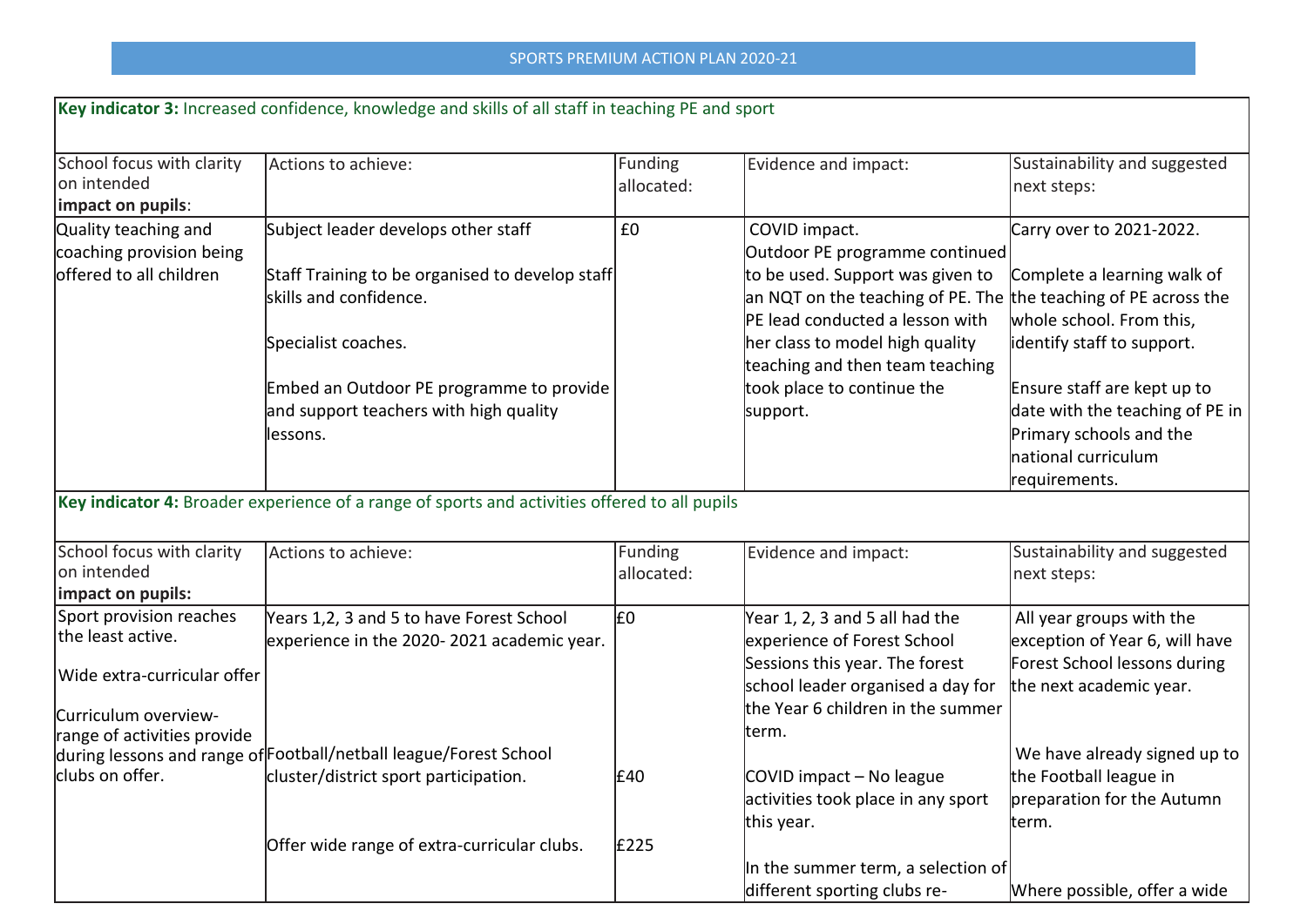|                                                                                              |                                                                                                                                                                                                                                                                               |                       | opened. It was made sure that<br>there was a sporting club<br>opportunity for all year groups,<br>keeping in line with government<br>guidelines.                                        | range of extra-curricular clubs.<br>Where possible, sign up to<br>local leagues, School Games<br>Mark, Forest School<br>competitions.                                                                     |
|----------------------------------------------------------------------------------------------|-------------------------------------------------------------------------------------------------------------------------------------------------------------------------------------------------------------------------------------------------------------------------------|-----------------------|-----------------------------------------------------------------------------------------------------------------------------------------------------------------------------------------|-----------------------------------------------------------------------------------------------------------------------------------------------------------------------------------------------------------|
|                                                                                              | Keep a register of children attending<br>competitions to monitor opportunities for all.                                                                                                                                                                                       | E <sub>0</sub>        | COVID impact - No competitions<br>took place.                                                                                                                                           | Once competitions begin, keep<br>a register of attendees to<br>maximise participation by as<br>many children as possible.                                                                                 |
|                                                                                              | Key indicator 5: Increased participation in competitive sport                                                                                                                                                                                                                 |                       |                                                                                                                                                                                         |                                                                                                                                                                                                           |
| School focus with clarity<br>on intended<br>impact on pupils:                                | Actions to achieve:                                                                                                                                                                                                                                                           | Funding<br>allocated: | Evidence and impact:                                                                                                                                                                    | Sustainability and suggested<br>next steps:                                                                                                                                                               |
|                                                                                              | Participation and success inSign up to The Forest Secondary School<br>competitive school sports. Primary PE competition support.                                                                                                                                              | £40                   | We have already signed up to the<br>Football league in preparation for<br>the Autumn term.                                                                                              | Cost of membership to The<br><b>Forest Secondary School</b><br>primary competitions.                                                                                                                      |
| Partnership work on<br>physical education with<br>other schools and other<br>local partners. | Engage with our School Games Organiser<br>  (SGO).<br>Participate in Wokingham league, Berkshire<br>Cup and Reading FC tournaments with a<br>qualified coach.<br>Participate in local netball league with a<br>qualified coach.<br>Training and attendance at District Sports |                       | COVID impact - No competitions<br>took place. Unable to visit any<br>other schools to participate in<br>leagues or competitive fixtures.<br>Cross country/District sports<br>suspended. | Paying for transport for<br>fixtures and festivals.<br>Membership to Football<br>Association.<br>Membership to cross country<br>leagues. Schools own data /<br>registers.<br>Calendar of events / fixture |
|                                                                                              | with a qualified coach.<br>School house competitions and year                                                                                                                                                                                                                 |                       | The whole school participated in                                                                                                                                                        | lists.<br>Continue with house                                                                                                                                                                             |